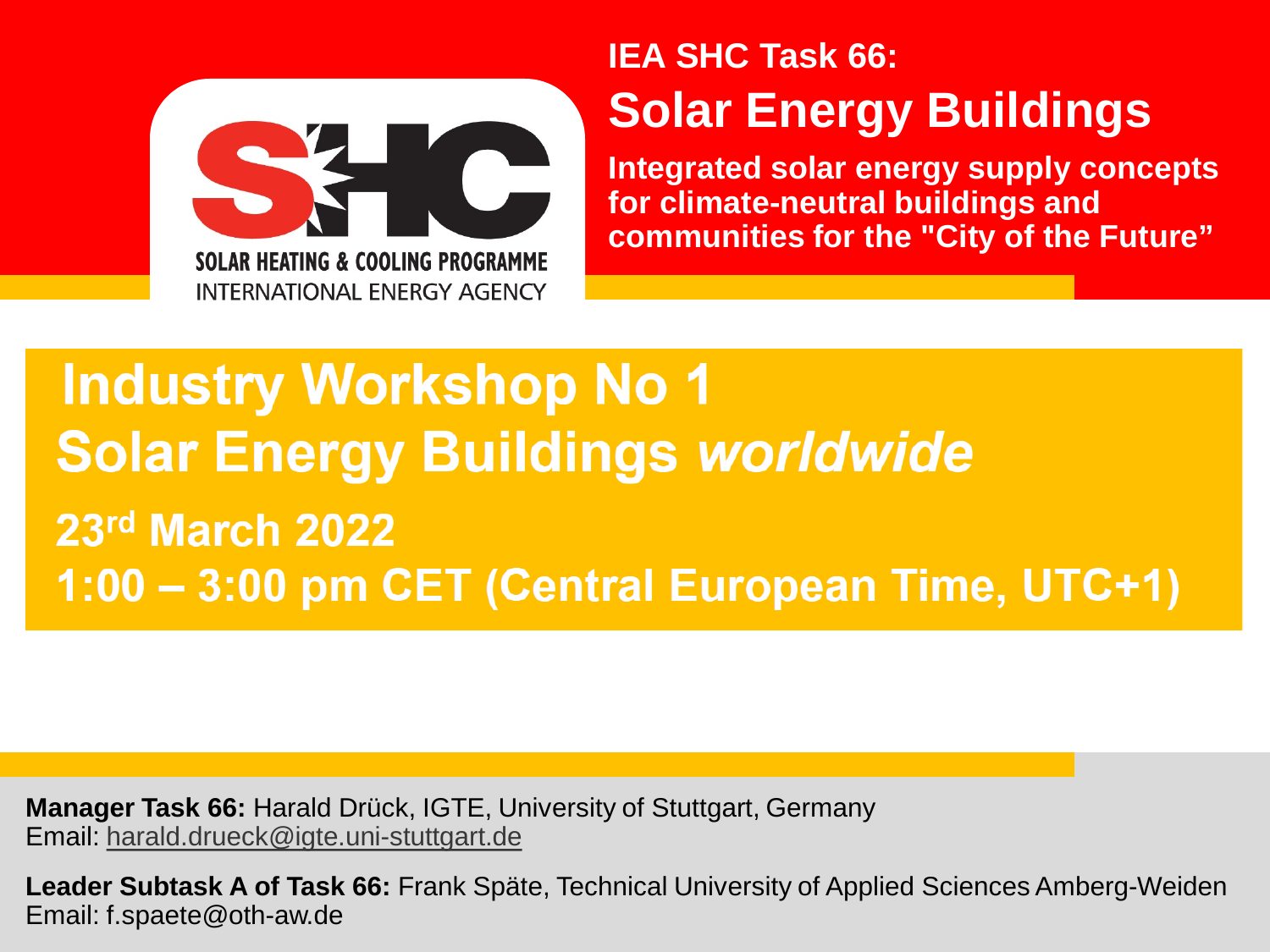#### **Welcome to another virtual meeting**



laptop-at-remote-work-conference-virtual-video-study-or-education-business-planning-flataptop-at-remote-work-conference-virtual-video-study-or-education-business-planning-flatnttps://stock.adobe.com/de/images/online-meeting-vector-illustration-design-woman-withhttps://stock.adobe.com/de/images/online-meeting-vector-illustration-design-woman-withcartoon-people-discussion-home-officecartoon-people-discussion-home-office-





Source: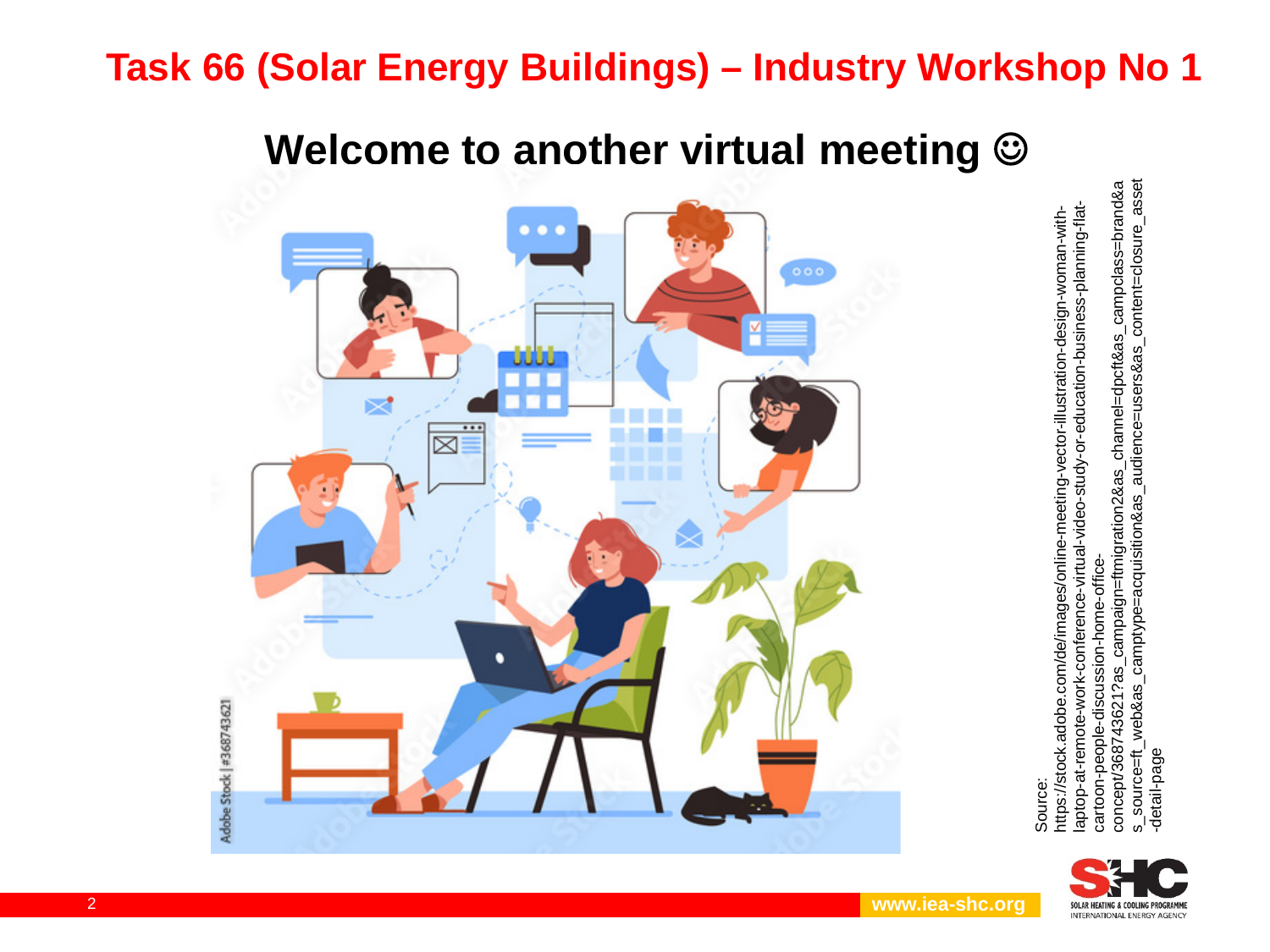## **Intro to Dr. Harald Drück**

- Working at University of Stuttgart, Institute for Building Energetics, Thermotechnology and Energy Storage (IGTE), former ITW, for +25 years, as research coordinator, leader "sustainable buildings and smart city concepts" and head "solar testing"
- $\triangleright$  Main field of activities: solar thermal, heat storage, Smart Cities, solar and energy efficient buildings, ..



- Head of SWT (Solar- und Wärmetechnik / Solar- and Heat Technolgy Stuttgart)
- ▶ Board Member of Solar Heat Europe / ESTIF
- ▶ Chairman of the Global Solar Certification Network
- Adjunct Professor at Rajagiri School of Engineering & Technology (RSET), Rajagiri, Kochi, India

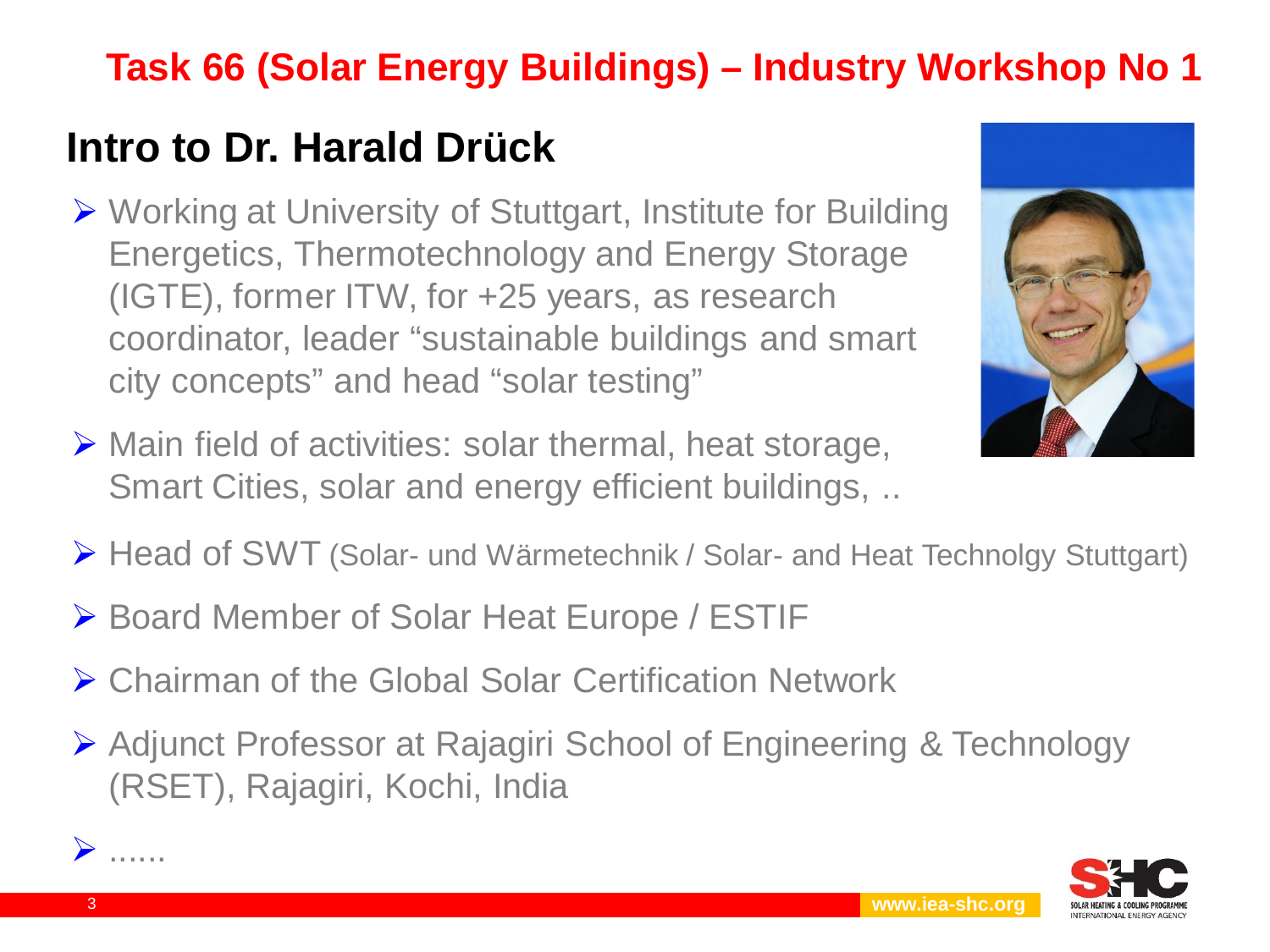## **Introduction to Task 66**

## **Motivation**

- On global level: Operation of buildings accounts for around 40 % of primary energy consumption and approximately 25 % of greenhouse gas emissions
- Europe: Buildings are responsible for 40 % of energy consumption and 36 % of  $CO<sub>2</sub>$  emissions
- Additionally large amounts of energy are embodied in the building's construction materials
- $\rightarrow$  Goal: **A significant reduction of non-renewable energy consumption of buildings**

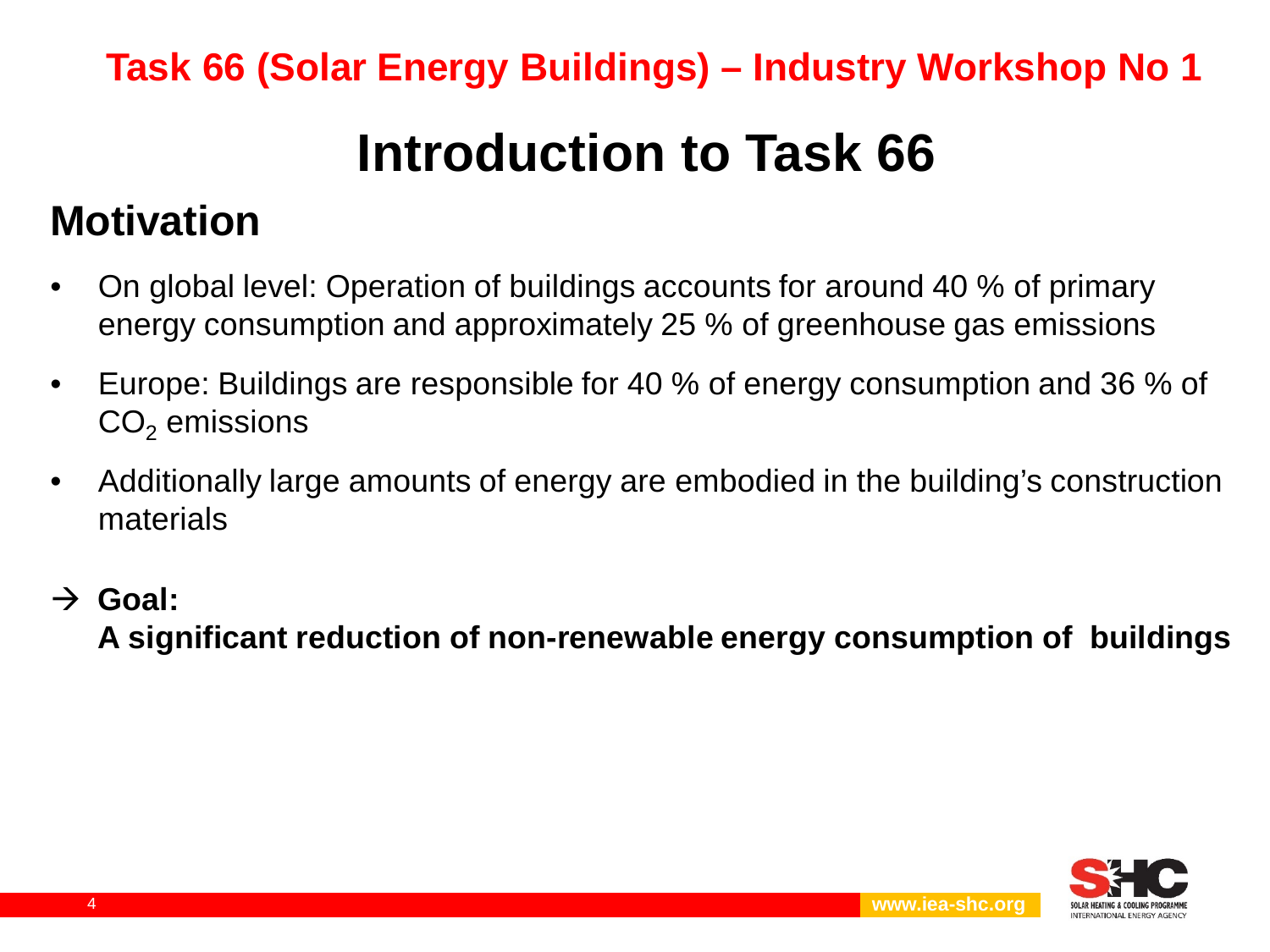## **Scope**

- **IEA SHC Task 66 will focus on the development of economic and ecologic energy supply concepts for buildings with high solar fractions of at least 85% of the heat demand, 100% of the cooling demand and at least 60% of the electricity requirements for central European climate conditions**
- Target: Households and e-mobility of multi-storey residential buildings, single buildings and building blocks or distinguished parts of a city (communities) for both, new buildings and the comprehensive refurbishment of existing buildings
- Key aspect:
	- focus on the overall energy supply of the building: This means heat, cold and power
	- synergetic consideration of the interaction with grid infrastructures (electricity and heat) in the sense of bidirectional flexibility

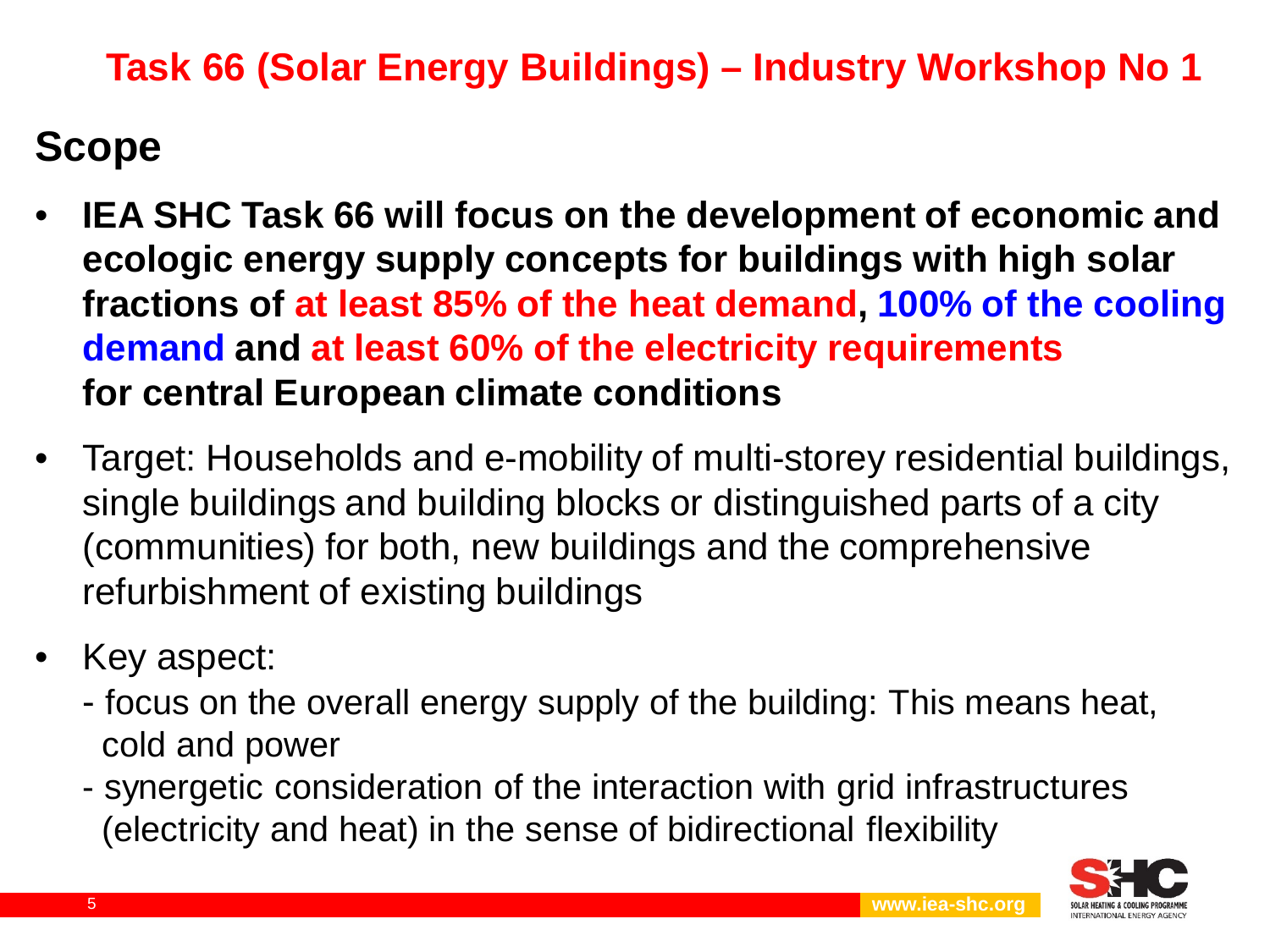## **Objectives (1/2)**

## **Objective 1:**

**Identifying and mapping of the relevant involved stakeholders** (energy suppliers, housing developers, urban planning, industry, research, and governmental (local, regional, national)) and their needs and roles as well as supporting and inhibiting (legal) framework conditions.

## **Objective 2:**

**To give an overview on various technology options and the available technology portfolio**, taking into account existing and emerging technologies with the potential to be successfully applied within the context of this Task. Furthermore, strategies will be elaborated how challenges in an economical context can be overcome.

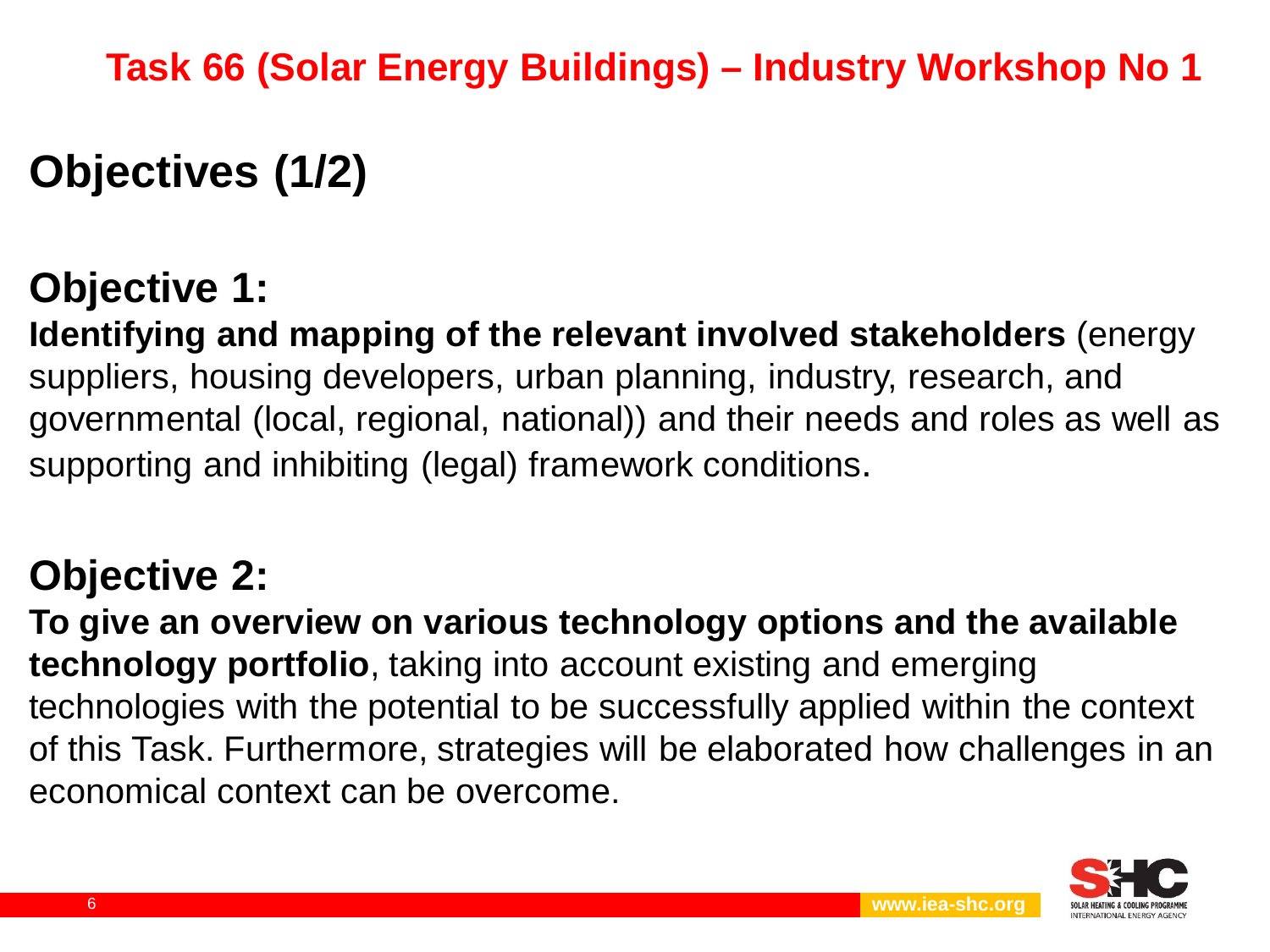# **Objectives (2/2) Task 66 (Solar Energy Buildings) – Industry Workshop No 1**

## **Objective 3:**

To exploit the new degrees of freedom and possibilities by **linking individual technologies** from the technology portfolio and to optimize the interaction of local generation, storage and consumption at the building and district level enabling interactions with the grid capitalizing on new technological opportunities and unlocking new revenue streams.

## **Objective 4:**

To develop **optimized integrated and grid-interacting energy supply concepts for heat, cold, domestic electricity demand and e-mobility** with intelligent control concepts and promoting user oriented approaches.

## **Objective 5:**

To give **recommendations to policy makers and energy related companies** on how they can influence the uptake of cost-effective solutions related to the planning and implementation of Solar Energy Buildings.

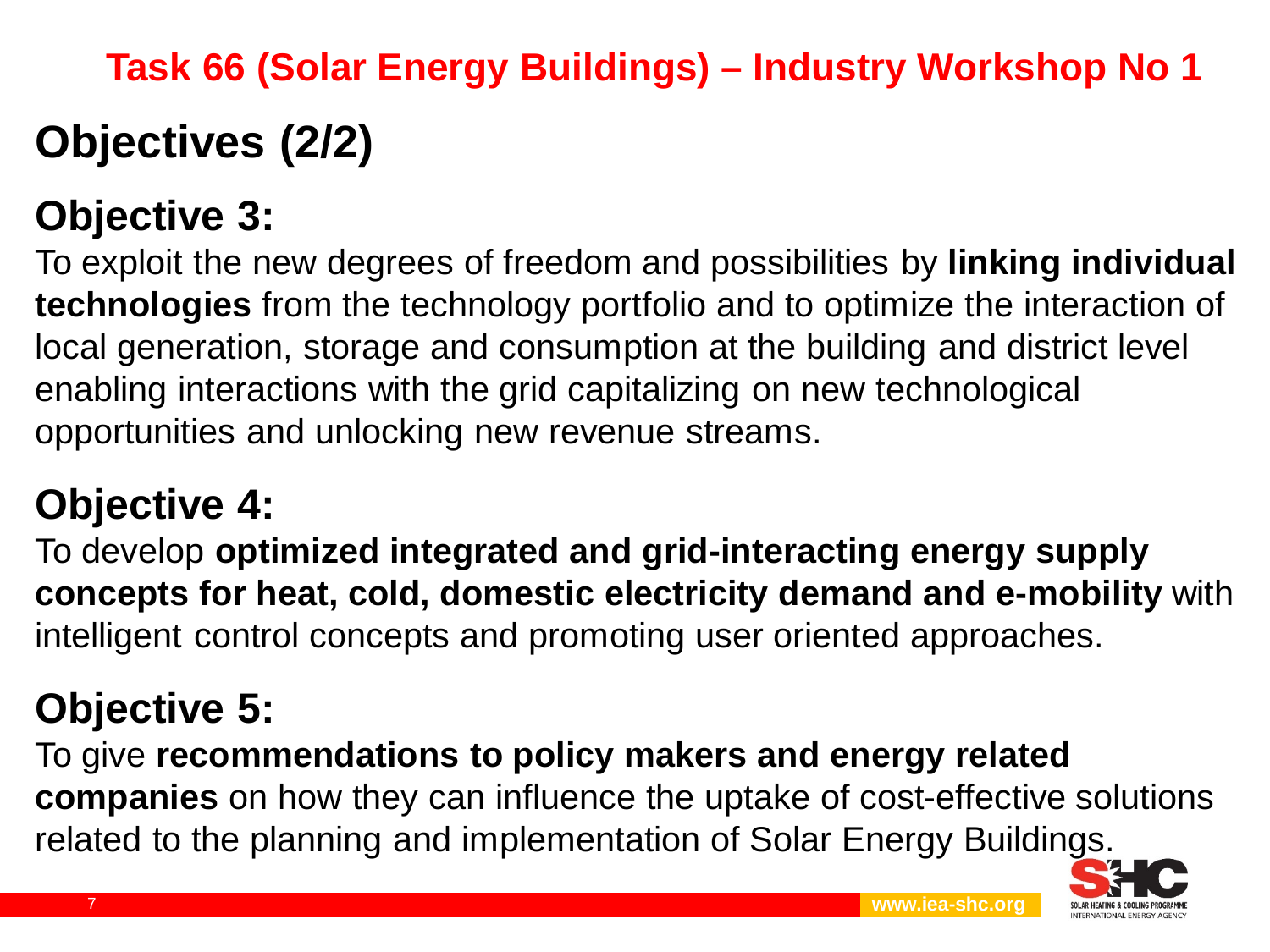#### **Structure of IEA SHC Task 66 on Solar Energy Buildings**

**Subtask A: Boundary Conditions, KPIs, Definitions and Dissemination** Lead: **Frank Späte, (OTH-AW, Germany)**

**Subtask B: Thermal stand alone Single Buildings and Building Blocks** (New and Existing) – Not connected to a thermal grid Lead: **Xinyu Zhang, (China Academy of Building Research, Beijing, China)**

**Subtask C: Thermal grid connected Buildings and Building Blocks / Communities** (New and Existing) – Connected to a thermal grid Lead**: Elsabet Nielsen (DTU, Denmark)**

**Subtask D: Current and future technologies and components** Lead: **Thomas Ramschak (AEE INTEC, Austria)**

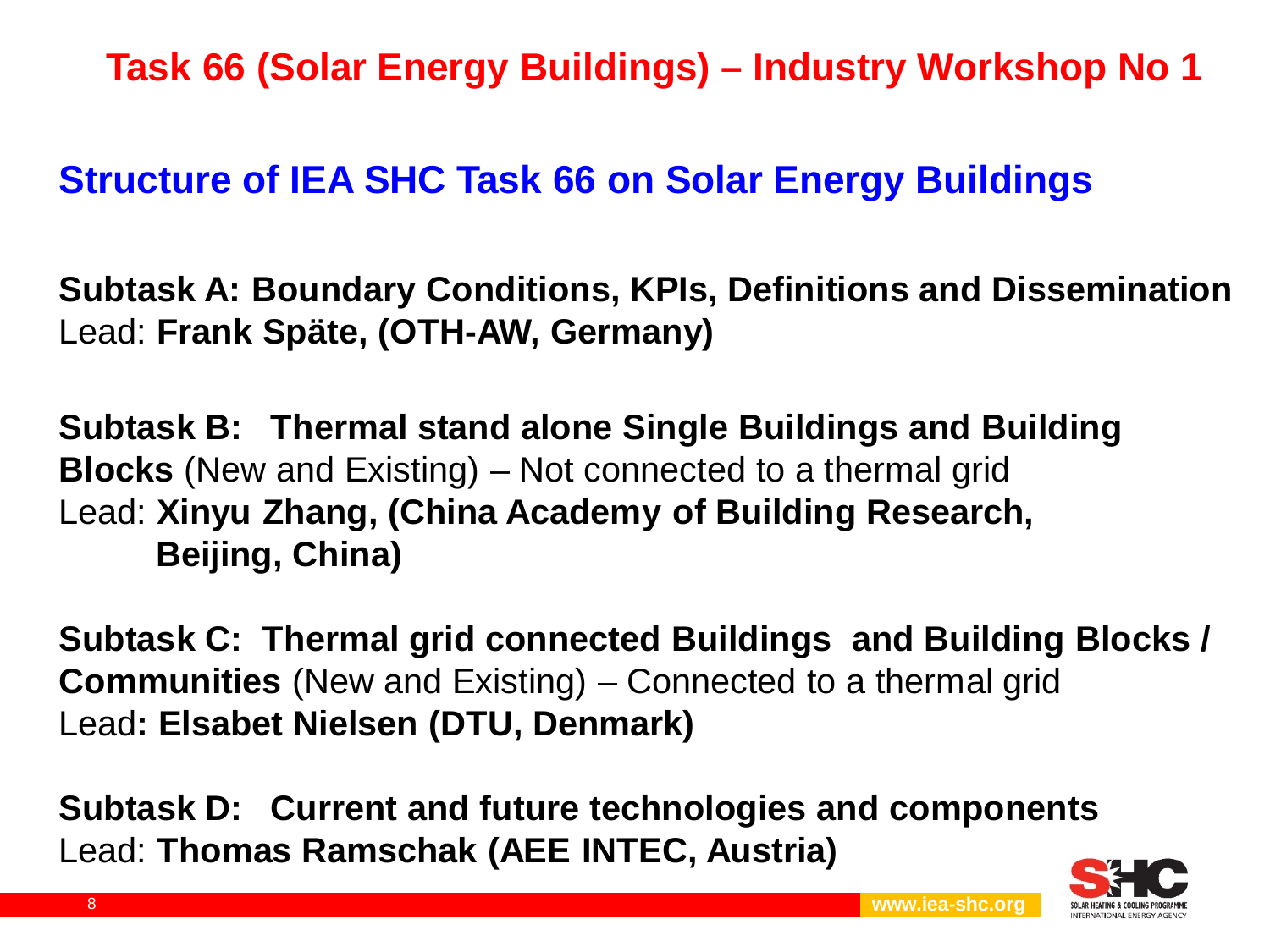Difference between Subtask B and C



NTERNATIONAL ENERGY AGENCY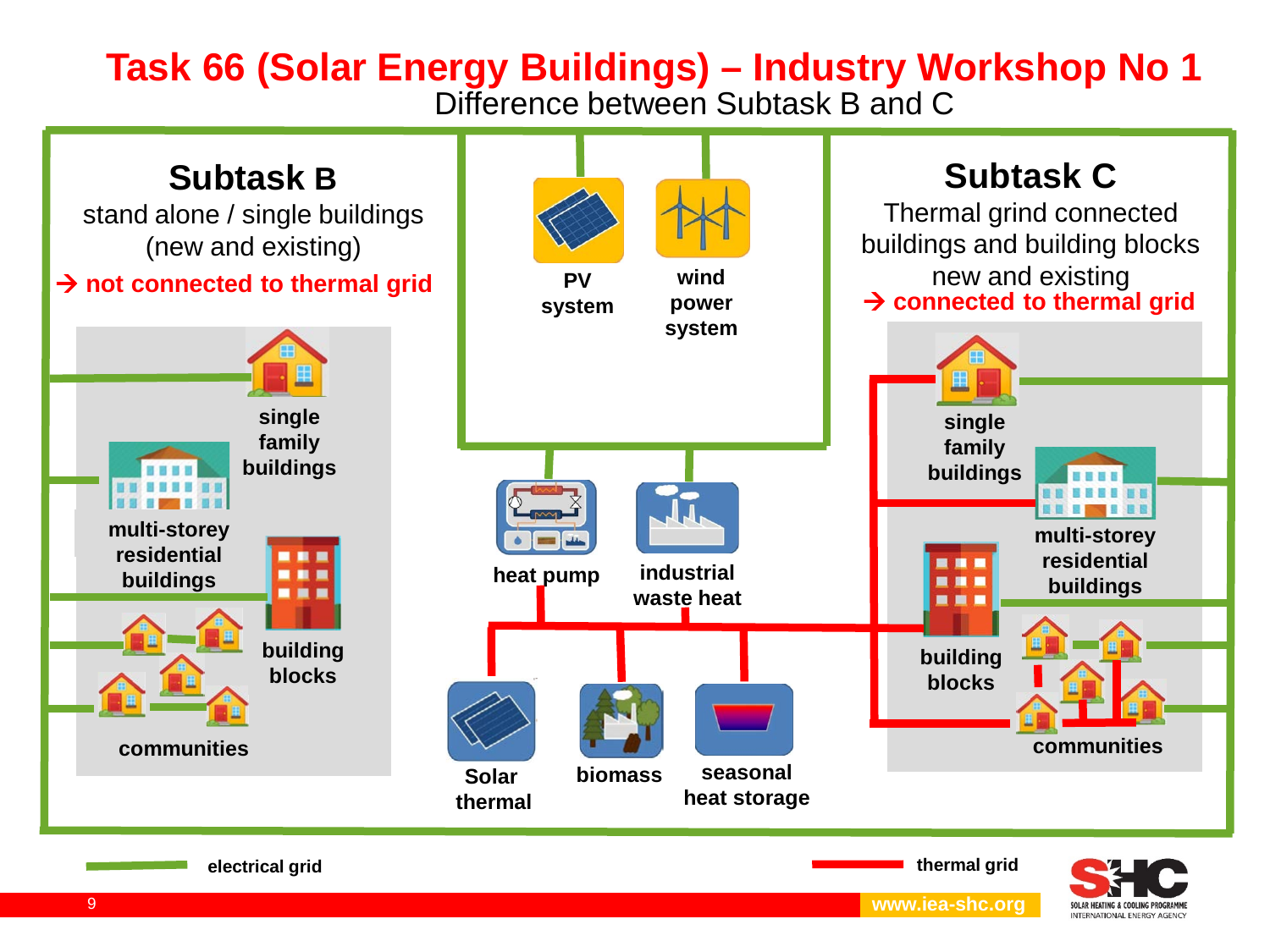

IEA SHC-The world's largest Solar Heating and Cooling research network

#### **https://task66.iea-shc.org/**



10 **www.iea-shc.org**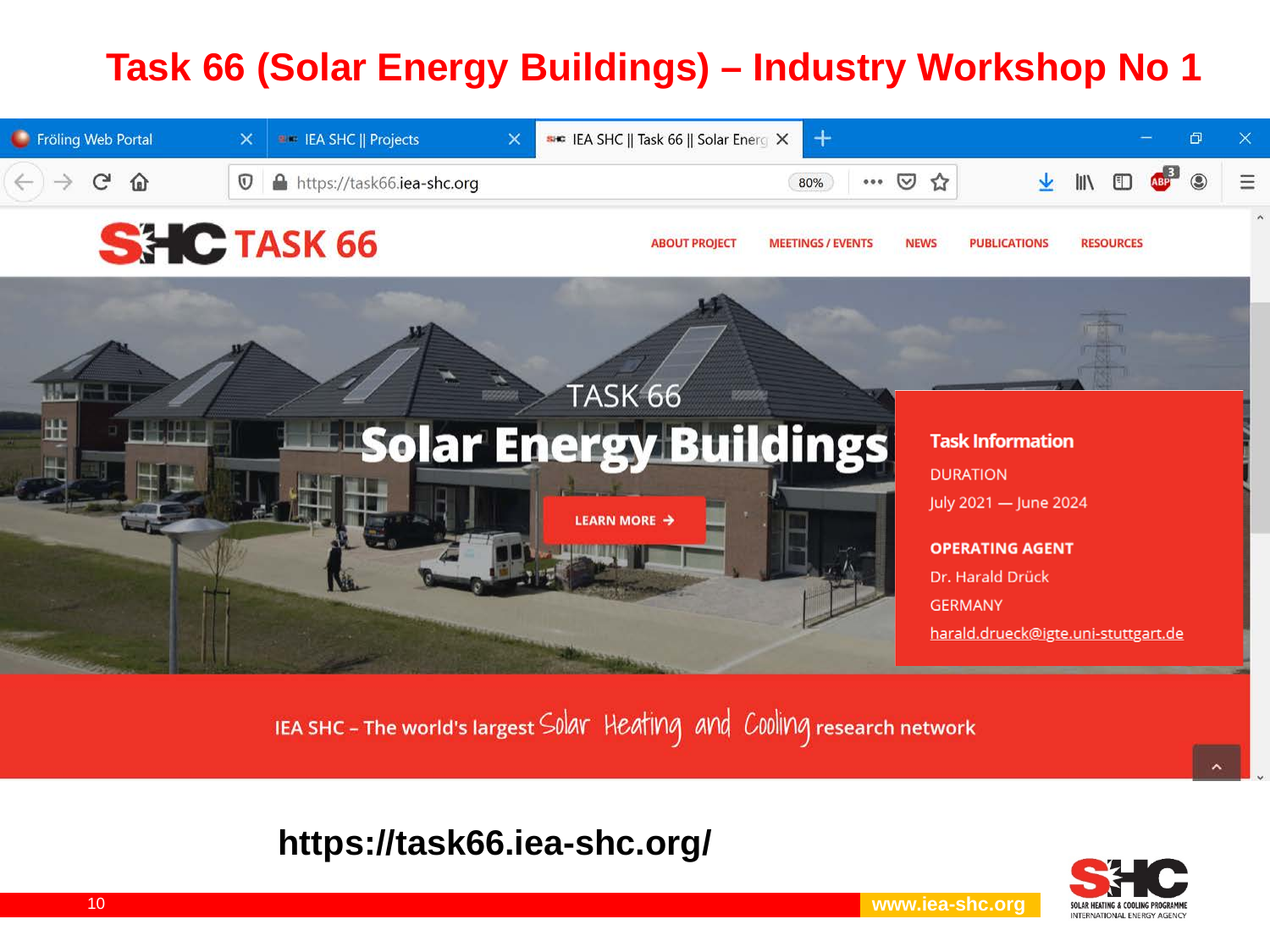| $1:00 - 1:15$ | <b>Welcome, Introduction and Presentation of Task 66</b><br>Dr. Harald Drück, Task Manager of Task 66<br>Institute for Building Energetics, Thermotechnology and Energy Storage<br>(IGTE), University of Stuttgart, Germany |
|---------------|-----------------------------------------------------------------------------------------------------------------------------------------------------------------------------------------------------------------------------|
| $1:15 - 1:45$ | <b>General Situation on Solar Energy Buildings in China</b><br>Dr. Xinju Zhang, Leader Subtask B of Task 66,<br>China Academy of Building Research, Beijing, China                                                          |
| $1:45 - 2:15$ | Solar Energy Buildings in Central Europe - an energy efficient<br>solution with cold district heating networks<br>Dr. Bernd Hafner, Viessmann, Germany                                                                      |
| $2:15 - 2:45$ | <b>Perspectives on energy efficiency and Solar Energy Buildings</b><br>projects & regulations in Mexico<br>Dr. Norma Rodríguez-Muñoz, Centro de Investigacion en Materiales<br>Avanzados, S.C., Durango, Mexico             |
| $2:45 - 3:00$ | <b>Key Performance Indicators for Solar Energy Buildings</b><br><b>First Results of Task 66</b><br>Prof. Frank Späte, Leader Subtask A of Task 66<br>OTH Amberg-Weiden, Germany                                             |